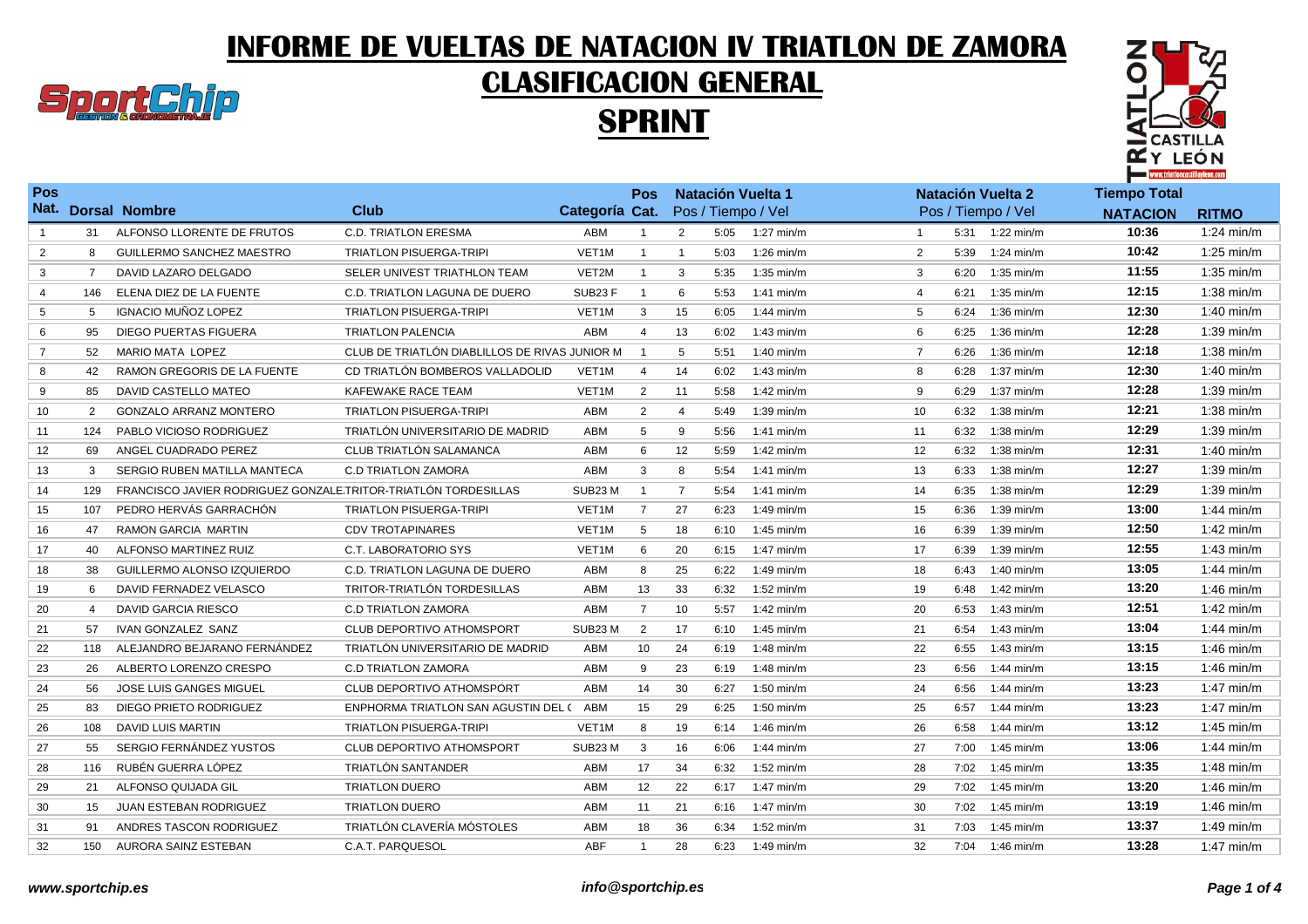| <b>Pos</b> |                |                                       |                                  |                    | <b>Pos</b>     | <b>Natación Vuelta 1</b> |      |                      |    | <b>Natación Vuelta 2</b> | <b>Tiempo Total</b> |                 |                      |
|------------|----------------|---------------------------------------|----------------------------------|--------------------|----------------|--------------------------|------|----------------------|----|--------------------------|---------------------|-----------------|----------------------|
|            |                | Nat. Dorsal Nombre                    | Club                             | Categoría Cat.     |                |                          |      | Pos / Tiempo / Vel   |    |                          | Pos / Tiempo / Vel  | <b>NATACION</b> | <b>RITMO</b>         |
| 33         | 64             | JAVIER RODRÍGUEZ CARRASCAL            | CLUB DEPORTIVO TRI ON            | ABM                | 21             | 45                       | 6:45 | $1:55$ min/m         | 33 |                          | 7:08 1:47 min/m     | 13:53           | $1:51$ min/m         |
| 34         | 39             | OSCAR RODRIGUEZ JIMENEZ               | C.N. CATALUNYA                   | ABM                | 19             | 32                       | 6:31 | $1:51$ min/m         | 34 | 7:09                     | $1:47$ min/m        | 13:40           | $1:49$ min/m         |
| 35         | 19             | <b>GUSTAVO PEREZ DE DIOS</b>          | <b>TRIATLON DUERO</b>            | ABM                | 16             | 26                       | 6:23 | $1:49$ min/m         | 35 | 7:09                     | $1:47$ min/m        | 13:32           | $1:48$ min/m         |
| 36         | 111            | <b>JOSE MATIAS MISIEGO RUIZ</b>       | <b>TRIATLON PISUERGA-TRIPI</b>   | VET <sub>1</sub> M | 9              | 46                       | 6:47 | $1:56$ min/m         | 36 | 7:10                     | 1:47 min/m          | 13:57           | $1:51$ min/m         |
| 37         | 12             | JOSE DE DIOS CARRERA                  | <b>TRIATLON DUERO</b>            | ABM                | 23             | 47                       | 6:47 | $1:56$ min/m         | 37 | 7:12                     | 1:48 min/m          | 13:59           | $1:51$ min/m         |
| 38         | $\overline{1}$ | PEDRO J. RAMOS RAMOS                  | MONTILLA-CORDOBA TRIATLON        | ABM                | 20             | 31                       | 6:29 | $1:51$ min/m         | 38 | 7:12                     | $1:48$ min/m        | 13:41           | $1:49$ min/m         |
| 39         | 32             | <b>JESUS DE NICOLAS RINCON</b>        | C.A.T. PARQUESOL                 | VET2M              | 3              | 49                       | 6:49 | 1:57 min/m           | 39 | 7:12                     | 1:48 $min/m$        | 14:02           | $1:52$ min/m         |
| 40         | 94             | JUAN MANUEL LOPEZ SEVILLA             | <b>TRIATLON PALENCIA</b>         | VET2M              | $\overline{4}$ | 53                       | 6:57 | $1:59$ min/m         | 40 | 7:12                     | 1:48 $min/m$        | 14:10           | $1:53$ min/m         |
| 41         | 97             | <b>JESUS PEDRO VILLULLAS BLANCO</b>   | <b>TRIATLON PALENCIA</b>         | VET2M              | 2              | 41                       | 6:42 | $1:55$ min/m         | 41 | 7:13                     | $1:48$ min/m        | 13:56           | $1:51$ min/m         |
| 42         | 119            | <b>FRANCK DANIEL LEON GUENERIE</b>    | TRIATLON UNIVERSITARIO DE MADRID | ABM                | 22             | 39                       | 6:42 | $1:54$ min/m         | 42 | 7:16                     | 1:49 min/m          | 13:58           | $1:51$ min/m         |
| 43         | 166            | SUSANA VELASCO CONDE                  | <b>TRIATLON PISUERGA-TRIPI</b>   | ABF                | $\overline{2}$ | 43                       | 6:44 | 1:55 min/m           | 43 | 7:17                     | $1:49$ min/m        | 14:02           | $1:52$ min/m         |
| 44         | 75             | MANUEL MEIXEIRA PEREZ                 | CLUB TRIATLÓN SALAMANCA          | VET2M              | 5              | 71                       | 7:28 | $2:08 \text{ min/m}$ | 44 | 7:19                     | 1:49 min/m          | 14:47           | $1:58$ min/m         |
| 45         | 164            | SUSANA MERINO GARCIA                  | <b>TRIATLON PISUERGA-TRIPI</b>   | VET1F              | $\overline{1}$ | 52                       | 6:56 | $1:58$ min/m         | 45 | 7:19                     | $1:49$ min/m        | 14:16           | $1:54$ min/m         |
| 46         | 123            | <b>CARLOS RODRIGUEZ MENDIETA</b>      | TRIATLÓN UNIVERSITARIO DE MADRID | ABM                | 28             | 50                       | 6:51 | $1:57$ min/m         | 46 | 7:22                     | $1:50$ min/m        | 14:13           | $1:53$ min/m         |
| 47         | 89             | ALBERTO ILLANA CASTRO                 | <b>TRIATLON ASTUDILLO</b>        | ABM                | 29             | 58                       | 7:05 | $2:01$ min/m         | 47 | 7:22                     | $1:50$ min/m        | 14:27           | $1:55$ min/m         |
| 48         | 167            | <b>HELENA FUENTES GARCIA</b>          | TRIATLÓN UNIVERSITARIO DE MADRID | ABF                | 3              | 40                       | 6:42 | $1:54 \text{ min/m}$ | 48 | 7:22                     | $1:50$ min/m        | 14:04           | $1:52$ min/m         |
| 49         | 50             | JUAN JOSE HERNÁNDEZ PERANCHO          | <b>CDV TROTAPINARES</b>          | VET1M              | 10             | 38                       | 6:40 | $1:54$ min/m         | 49 | 7:23                     | $1:50$ min/m        | 14:04           | $1:52$ min/m         |
| 50         | 120            | MIGUEL ANGEL LÓPEZ DÍAZ               | TRIATLÓN UNIVERSITARIO DE MADRID | ABM                | 27             | 48                       | 6:48 | $1:56$ min/m         | 50 | 7:24                     | $1:51$ min/m        | 14:12           | $1:53$ min/m         |
| 51         | 110            | ANGEL MATALLANA GARCIA                | <b>TRIATLON PISUERGA-TRIPI</b>   | ABM                | 25             | 44                       | 6:44 | $1:55$ min/m         | 51 | 7:24                     | $1:51$ min/m        | 14:09           | $1:53$ min/m         |
| 52         | 93             | <b>JESUS MIGUEL GUTIERREZ TEJEDOR</b> | <b>TRIATLON PALENCIA</b>         | VET <sub>1</sub> M | 11             | 67                       | 7:21 | $2:06$ min/m         | 52 | 7:26                     | $1:51$ min/m        | 14:47           | $1:58 \text{ min/m}$ |
| 53         | 117            | DAVID PÉREZ GONZÁLEZ                  | TRIATLÓN SANTANDER               | ABM                | 26             | 42                       | 6:43 | $1:55$ min/m         | 53 | 7:28                     | 1:52 min/m          | 14:11           | $1:53$ min/m         |
| 54         | 16             | ANGEL FRANCISCO GARCÍA                | <b>TRIATLON DUERO</b>            | <b>CADETE M</b>    | $\overline{1}$ | 37                       | 6:38 | $1:53$ min/m         | 54 | 7:28                     | 1:52 min/m          | 14:07           | $1:53$ min/m         |
| 55         | 27             | ENDIKA MARTIN MONTERO                 | <b>C.D TRIATLON ZAMORA</b>       | ABM                | 24             | 35                       | 6:33 | $1:52 \text{ min/m}$ | 55 | 7:29                     | $1:52$ min/m        | 14:03           | $1:52$ min/m         |
| 56         | 168            | PATRICIA GARCÍA GARCÍA                | TRIATLÓN UNIVERSITARIO DE MADRID | ABF                | $\overline{4}$ | 56                       | 7:02 | $2:00$ min/m         | 56 | 7:32                     | $1:53$ min/m        | 14:34           | $1:56$ min/m         |
| 57         | 41             | <b>GABRIEL COBOS VIGIL</b>            | CD TRIATLÓN BOMBEROS VALLADOLID  | VET <sub>1</sub> M | 12             | 78                       | 7:39 | $2:11$ min/m         | 57 | 7:35                     | $1:53$ min/m        | 15:14           | $2:01$ min/m         |
| 58         | 71             | ALEJANDRO GONZALEZ REDONDO            | CLUB TRIATLÓN SALAMANCA          | ABM                | 30             | 59                       | 7:06 | $2:01$ min/m         | 58 | 7:35                     | $1:53$ min/m        | 14:42           | $1:57$ min/m         |
| 59         | 144            | ENRIQUE ÁLVAREZ RICO                  | NO FEDERADO                      | SUB23 M            | $\overline{4}$ | 55                       | 7:00 | $2:00$ min/m         | 59 | 7:37                     | $1:54$ min/m        | 14:38           | $1:57$ min/m         |
| 60         | 128            | <b>TEOFILO MARCOS PEÑACOBA</b>        | <b>TRICAN BAÑEZA</b>             | VET <sub>1</sub> M | 13             | 82                       | 7:41 | $2:11$ min/m         | 60 | 7:38                     | 1:54 min/m          | 15:19           | $2:02$ min/m         |
| 61         | 20             | PEDRO FRANCISCO PRADA MARTIN          | <b>TRIATLON DUERO</b>            | ABM                | 31             | 61                       | 7:10 | $2:03$ min/m         | 61 | 7:40                     | $1:55$ min/m        | 14:50           | $1:58$ min/m         |
| 62         | 158            | <b>VICTORIA GOMEZ RUIZ</b>            | CLUB TRIATLÓN SALAMANCA          | ABF                | 5              | 51                       | 6:53 | $1:58$ min/m         | 62 | 7:43                     | $1:55$ min/m        | 14:36           | $1:56$ min/m         |
| 63         | 70             | VICTOR MANUEL GARCIA SANCHEZ          | CLUB TRIATLÓN SALAMANCA          | ABM                | 34             | 69                       | 7:23 | $2:06$ min/m         | 63 | 7:45                     | $1:56$ min/m        | 15:08           | $2:01$ min/m         |
| 64         | 80             | PABLO VILLORIA DE LA MANO             | CLUB TRIATLÓN SALAMANCA          | ABM                | 32             | 54                       | 7:00 | $2:00$ min/m         | 64 | 7:51                     | $1:57$ min/m        | 14:51           | $1:58$ min/m         |
| 65         | 103            | JOSE FELIX GALLEGO RODRÍGUEZ          | <b>TRIATLON PISUERGA-TRIPI</b>   | VET1M              | 14             | 72                       | 7:31 | $2:09$ min/m         | 65 | 7:52                     | $1:58$ min/m        | 15:24           | $2:03$ min/m         |
| 66         | 125            | MIGUEL ENRIQUEZ SESMA                 | <b>TRIATLON VIRIATO</b>          | SUB23 M            | 5              | 62                       | 7:10 | $2:03 \text{ min/m}$ | 66 |                          | 7:53 1:58 min/m     | 15:04           | $2:00$ min/m         |
| 67         | 139            | JORGE BLANCO PERE                     | <b>NO FEDERADO</b>               | ABM                | 44             | 91                       | 7:44 | $2:12 \text{ min/m}$ | 67 | 7:55                     | $1:58$ min/m        | 15:40           | $2:05$ min/m         |
| 68         | 135            | JAVIER RODILANA GALINDO               | NO FEDERADO                      | ABM                | 33             | 60                       | 7:07 | $2:02$ min/m         | 68 | 7:56                     | 1:59 min/m          | 15:04           | $2:00$ min/m         |
| 69         | 145            | DAVID CARBALLES LORENZO               | <b>TRIATLON DUERO</b>            | ABM                | 42             | 76                       | 7:38 | $2:10$ min/m         | 69 | 7:56                     | 1:59 min/m          | 15:34           | 2:04 min/m           |
| 70         | 9              | CRISTIAN ALISTE ESCALERO              | <b>TRIATLON DUERO</b>            | ABM                | 40             | 73                       | 7:32 | $2:09$ min/m         | 70 |                          | 7:57 1:59 min/m     | 15:29           | $2:03 \text{ min/m}$ |
| 71         | 54             | MANUEL SANTIAGO DE ARRIBA TOLOSA      | CLUB DEPORTIVO ATHOMSPORT        | ABM                | 35             | 64                       | 7:13 | $2:03 \text{ min/m}$ | 71 | 7:59                     | 1:59 min/m          | 15:12           | $2:01$ min/m         |
| 72         | 101            | DAVID DEL VALLE POLO                  | <b>TRIATLON PISUERGA-TRIPI</b>   | ABM                | 43             | 75                       | 7:36 | $2:10$ min/m         | 72 |                          | 8:00 2:00 min/m     | 15:37           | $2:04$ min/m         |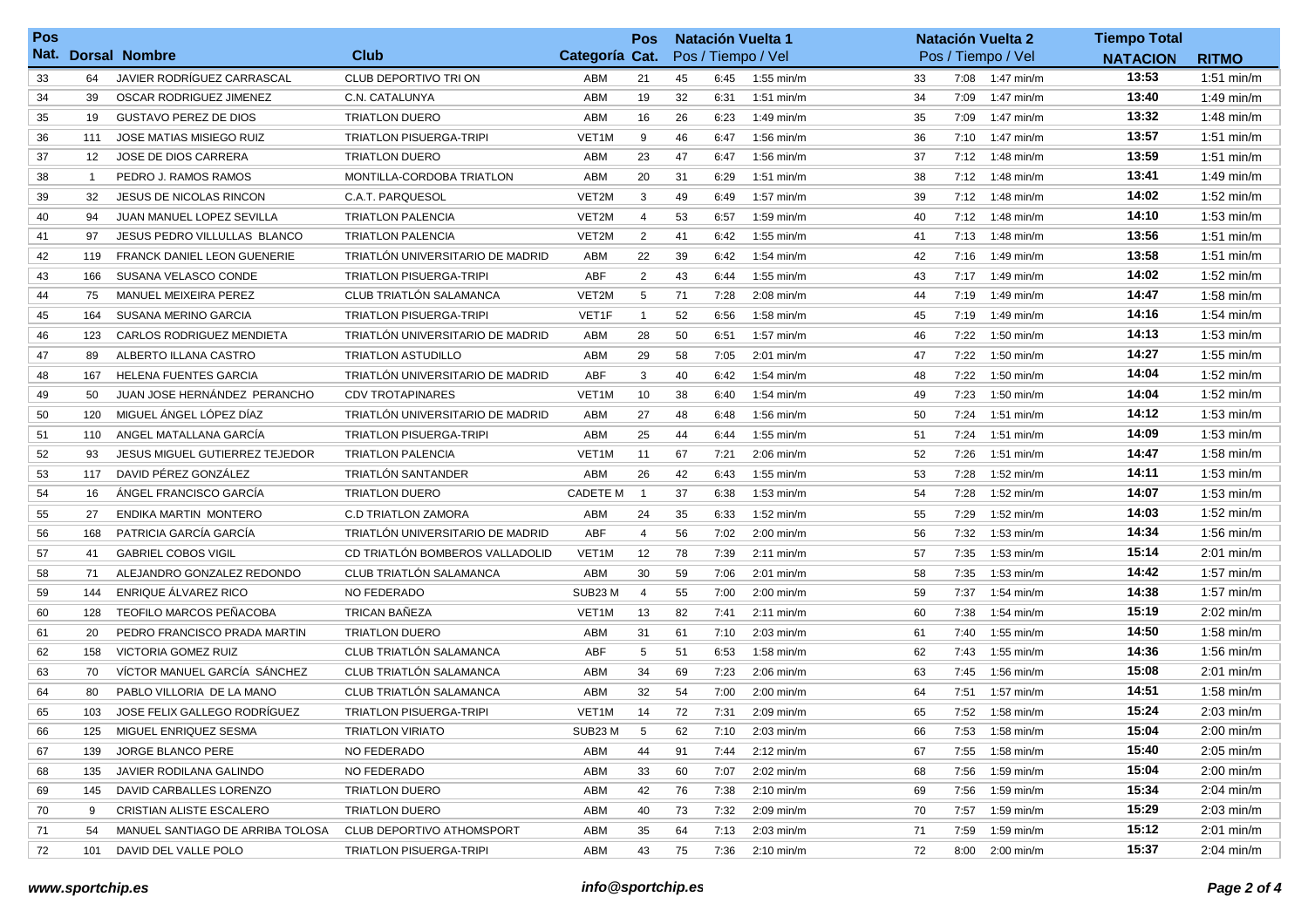| Pos |     |                              |                                          |                    | <b>Pos</b>     | <b>Natación Vuelta 1</b> |      |                      |     | <b>Natación Vuelta 2</b> | <b>Tiempo Total</b> |                 |                      |
|-----|-----|------------------------------|------------------------------------------|--------------------|----------------|--------------------------|------|----------------------|-----|--------------------------|---------------------|-----------------|----------------------|
|     |     | Nat. Dorsal Nombre           | Club                                     | Categoría Cat.     |                |                          |      | Pos / Tiempo / Vel   |     |                          | Pos / Tiempo / Vel  | <b>NATACION</b> | <b>RITMO</b>         |
| 73  | 121 | CÉSAR MERINO FERNANDEZ       | TRIATLÓN UNIVERSITARIO DE MADRID         | ABM                | 38             | 65                       | 7:17 | $2:04$ min/m         | 73  | 8:03                     | $2:00$ min/m        | 15:20           | $2:02$ min/m         |
| 74  | 36  | IGNACIO MARTÍN SÁNCHEZ       | C.A.T. PARQUESOL                         | ABM                | 39             | 66                       | 7:19 | $2:05$ min/m         | 74  | 8:05                     | $2:01$ min/m        | 15:24           | $2:03$ min/m         |
| 75  | 105 | RUBEN GIL ALFAGEME           | <b>TRIATLON PISUERGA-TRIPI</b>           | ABM                | 45             | 84                       | 7:41 | $2:11$ min/m         | 75  | 8:05                     | $2:01$ min/m        | 15:47           | $2:06$ min/m         |
| 76  | 106 | ALBERTO HERNÁNDEZ VÁZQUEZ    | <b>TRIATLON PISUERGA-TRIPI</b>           | ABM                | 41             | 70                       | 7:25 | $2:07$ min/m         | 76  | 8:06                     | $2:01$ min/m        | 15:31           | $2:04$ min/m         |
| 77  | 44  | CARLOS ALONSO LOPEZ          | <b>CD.TRIMEDCA</b>                       | ABM                | 37             | 63                       | 7:11 | $2:03$ min/m         | 77  | 8:07                     | $2:01$ min/m        | 15:18           | 2:02 min/m           |
| 78  | 112 | AITOR RODRIGUEZ ROGERO       | <b>TRIATLON PISUERGA-TRIPI</b>           | ABM                | 46             | 80                       | 7:40 | $2:11$ min/m         | 78  | 8:08                     | 2:02 min/m          | 15:48           | $2:06$ min/m         |
| 79  | 163 | PAULA CARRIÓN PRIETO         | <b>TRIATLON PISUERGA-TRIPI</b>           | ABF                | 6              | 68                       | 7:21 | $2:06$ min/m         | 79  | 8:08                     | $2:02$ min/m        | 15:30           | $2:04$ min/m         |
| 80  | 48  | VICTOR GONZALEZ ARLANZON     | <b>CDV TROTAPINARES</b>                  | ABM                | 47             | 89                       | 7:43 | $2:12 \text{ min/m}$ | 80  | 8:08                     | 2:02 min/m          | 15:52           | $2:07$ min/m         |
| 81  | 140 | ALBERTO PRIETO PESQUERO      | NO FEDERADO                              | ABM                | 36             | 57                       | 7:04 | $2:01$ min/m         | 81  | 8:09                     | 2:02 min/m          | 15:13           | 2:01 min/m           |
| 82  | 104 | JESUS M. GARCÍA DEL VALLE    | <b>TRIATLON PISUERGA-TRIPI</b>           | VET <sub>1</sub> M | 16             | 79                       | 7:39 | $2:11$ min/m         | 82  | 8:13                     | $2:03$ min/m        | 15:52           | $2:07$ min/m         |
| 83  | 28  | DIEGO NIETO MELON            | <b>C.D TRIATLON ZAMORA</b>               | ABM                | 48             | 86                       | 7:42 | $2:12$ min/m         | 83  | 8:14                     | $2:03$ min/m        | 15:57           | $2:07$ min/m         |
| 84  | 23  | JOSE ANGEL CENTENO FERNANDEZ | <b>C.D TRIATLON ZAMORA</b>               | VET <sub>1</sub> M | 15             | 74                       | 7:35 | $2:10$ min/m         | 84  | 8:14                     | $2:03$ min/m        | 15:50           | $2:06$ min/m         |
| 85  | 30  | JUAN LUIS PEREZ MAILLO       | <b>C.D TRIATLON ZAMORA</b>               | VET2M              | 6              | 96                       | 7:48 | $2:13$ min/m         | 85  | 8:14                     | $2:03$ min/m        | 16:03           | $2:08$ min/m         |
| 86  | 122 | JOSE MARIA PORRAS CALZADA    | TRIATLÓN UNIVERSITARIO DE MADRID         | ABM                | 50             | 90                       | 7:44 | $2:12$ min/m         | 86  | 8:15                     | $2:03$ min/m        | 15:59           | $2:07$ min/m         |
| 87  | 102 | RAUL ESTEBAN MONTERO         | <b>TRIATLON PISUERGA-TRIPI</b>           | ABM                | 54             | 99                       | 7:50 | $2:14$ min/m         | 87  | 8:15                     | $2:03$ min/m        | 16:06           | $2:08$ min/m         |
| 88  | 66  | JUAN JOSE GUTIERREZ ESTEBAN  | <b>CLUB DEPORTIVO TRIATLON DUAL BIKE</b> | ABM                | 49             | 87                       | 7:42 | $2:12$ min/m         | 88  | 8:15                     | $2:03$ min/m        | 15:58           | $2:07$ min/m         |
| 89  | 49  | ALBERTO GONZÁLEZ ROMÁN       | <b>CDV TROTAPINARES</b>                  | ABM                | 52             | 95                       | 7:46 | $2:13$ min/m         | 89  | 8:19                     | $2:04$ min/m        | 16:06           | $2:08$ min/m         |
| 90  | 77  | DAVID MORALES GARCIA         | CLUB TRIATLÓN SALAMANCA                  | ABM                | 51             | 88                       | 7:43 | $2:12$ min/m         | 90  | 8:19                     | $2:04$ min/m        | 16:03           | $2:08$ min/m         |
| 91  | 51  | PEDRO VILLACAMPA CAAMAÑO     | <b>CDV TROTAPINARES</b>                  | VET2M              | $\overline{7}$ | 100                      | 7:51 | $2:14$ min/m         | 91  | 8:22                     | $2:05$ min/m        | 16:13           | $2:09$ min/m         |
| 92  | 149 | MARIA HERNANDEZ GALLEGO      | <b>BICICLETAS PINA-TRITOLEDO</b>         | ABF                | $\overline{7}$ | 77                       | 7:38 | $2:11$ min/m         | 92  | 8:23                     | $2:05$ min/m        | 16:01           | $2:08$ min/m         |
| 93  | 100 | ALVARO JOSE BENITO LOPEZ     | <b>TRIATLON PISUERGA-TRIPI</b>           | ABM                | 55             | 94                       | 7:45 | $2:13$ min/m         | 93  | 8:23                     | 2:05 min/m          | 16:08           | $2:09$ min/m         |
| 94  | 90  | JOSE ANGEL RACIONERO SANCHEZ | <b>TRIATLON ASTUDILLO</b>                | VET <sub>1</sub> M | 20             | 107                      | 8:16 | $2:21$ min/m         | 94  | 8:23                     | 2:05 min/m          | 16:40           | $2:13 \text{ min/m}$ |
| 95  | 114 | ADRIAN SEVILLA BOIXO         | <b>TRIATLON PISUERGA-TRIPI</b>           | VET <sub>1</sub> M | 17             | 93                       | 7:45 | 2:13 min/m           | 95  | 8:24                     | $2:06$ min/m        | 16:09           | 2:09 min/m           |
| 96  | 154 | MIRIAM FERNÁNDEZ GONZÁLEZ    | CLUB DEPORTIVO ATHOMSPORT                | ABF                | 8              | 92                       | 7:45 | $2:13$ min/m         | 96  | 8:24                     | $2:06$ min/m        | 16:09           | $2:09$ min/m         |
| 97  | 18  | JONATAN PELÁEZ BLANCO        | <b>TRIATLON DUERO</b>                    | ABM                | 57             | 98                       | 7:50 | $2:14$ min/m         | 97  | 8:24                     | $2:06$ min/m        | 16:15           | $2:10$ min/m         |
| 98  | 126 | PABLO HERNANDEZ SANCHEZ      | TRICAM - VILLAVICIOSA                    | ABM                | 53             | 83                       | 7:41 | $2:11$ min/m         | 98  | 8:24                     | $2:06$ min/m        | 16:06           | $2:08$ min/m         |
| 99  | 43  | ALFREDO SANCHEZ CESTEROS     | CD TRIATLÓN BOMBEROS VALLADOLID          | VET1M              | 18             | 97                       | 7:49 | $2:14$ min/m         | 99  | 8:25                     | $2:06$ min/m        | 16:15           | $2:10$ min/m         |
| 100 | 141 | JAVIER GÓMEZ DE LA CRUZ      | NO FEDERADO                              | VET <sub>1</sub> M | 19             | 104                      | 8:08 | $2:19$ min/m         | 100 | 8:25                     | $2:06$ min/m        | 16:34           | $2:12$ min/m         |
| 101 | 147 | CRISTINA FOLGADO GALACHE     | <b>TRIATLON DUERO</b>                    | ABF                | 9              | 102                      | 7:56 | $2:16$ min/m         | 101 | 8:27                     | $2:06$ min/m        | 16:24           | $2:11$ min/m         |
| 102 | 72  | ÁLVARO HERNÁNDEZ LIVIANOS    | CLUB TRIATLÓN SALAMANCA                  | ABM                | 58             | 101                      | 7:53 | $2:15$ min/m         | 102 | 8:27                     | $2:06$ min/m        | 16:21           | $2:10$ min/m         |
| 103 | 76  | ÁLVARO MÉNDEZ GÓMEZ          | CLUB TRIATLÓN SALAMANCA                  | ABM                | 56             | 85                       | 7:42 | $2:12 \text{ min/m}$ | 103 | 8:28                     | 2:07 min/m          | 16:11           | $2:09$ min/m         |
| 104 | 133 | SANTIAGO MATEOS COMERON      | NO FEDERADO                              | VET <sub>1</sub> M | 21             | 123                      | 8:37 | $2:27$ min/m         | 104 | 8:29                     | 2:07 min/m          | 17:06           | $2:16$ min/m         |
| 105 | 127 | JAVIER DEL HOYO VILLAR       | TRICAN BAÑEZA                            | ABM                | 61             | 111                      | 8:20 | $2:22$ min/m         | 105 | 8:35                     | $2:08$ min/m        | 16:55           | $2:15$ min/m         |
| 106 | 11  | ARTURO CUADRADO RODRIGUEZ    | <b>TRIATLON DUERO</b>                    | ABM                | 60             | 105                      | 8:10 | $2:20$ min/m         | 106 | 8:35                     | 2:08 min/m          | 16:46           | $2:14$ min/m         |
| 107 | 82  | LUIS PEREZ                   | <b>CLUB TRIATLON VILLAMURIEL</b>         | VET1M              | 22             | 118                      | 8:30 | $2:25 \text{ min/m}$ | 107 | 8:39                     | $2:09$ min/m        | 17:09           | $2:17$ min/m         |
| 108 | 81  | JOSE CARLOS JIMENEZ PEREZ    | <b>CLUB TRIATLON VILLAMURIEL</b>         | VET1M              | 23             | 120                      | 8:33 | $2:26 \text{ min/m}$ | 108 | 8:39                     | 2:09 min/m          | 17:13           | $2:17$ min/m         |
| 109 | 46  | ALBERTO SERRANO GONZALEZ     | <b>CD.TRIMEDCA</b>                       | ABM                | 62             | 108                      | 8:18 | $2:22 \text{ min/m}$ | 109 | 8:40                     | $2:10$ min/m        | 16:59           | $2:15 \text{ min/m}$ |
| 110 | 65  | ENRIQUE DELGADO CANCHO       | CLUB DEPORTIVO TRIATLON ARANDA           | ABM                | 64             | 119                      | 8:33 | $2:26$ min/m         | 110 |                          | 8:43 2:10 min/m     | 17:16           | 2:18 min/m           |
| 111 | -61 | HECTOR RIVERO ONTIYUELO      | CLUB DEPORTIVO ATHOMSPORT                | ABM                | 63             | 110                      | 8:19 | $2:22 \text{ min/m}$ | 111 |                          | 8:45 2:11 min/m     | 17:04           | 2:16 min/m           |
| 112 | 86  | DAVID BARTOLOMÉ DELANOË      | SALMANTICA TRIATLON CLUB                 | ABM                | 59             | 81                       | 7:40 | $2:11 \text{ min/m}$ | 112 |                          | 8:46 2:11 min/m     | 16:26           | $2:11$ min/m         |